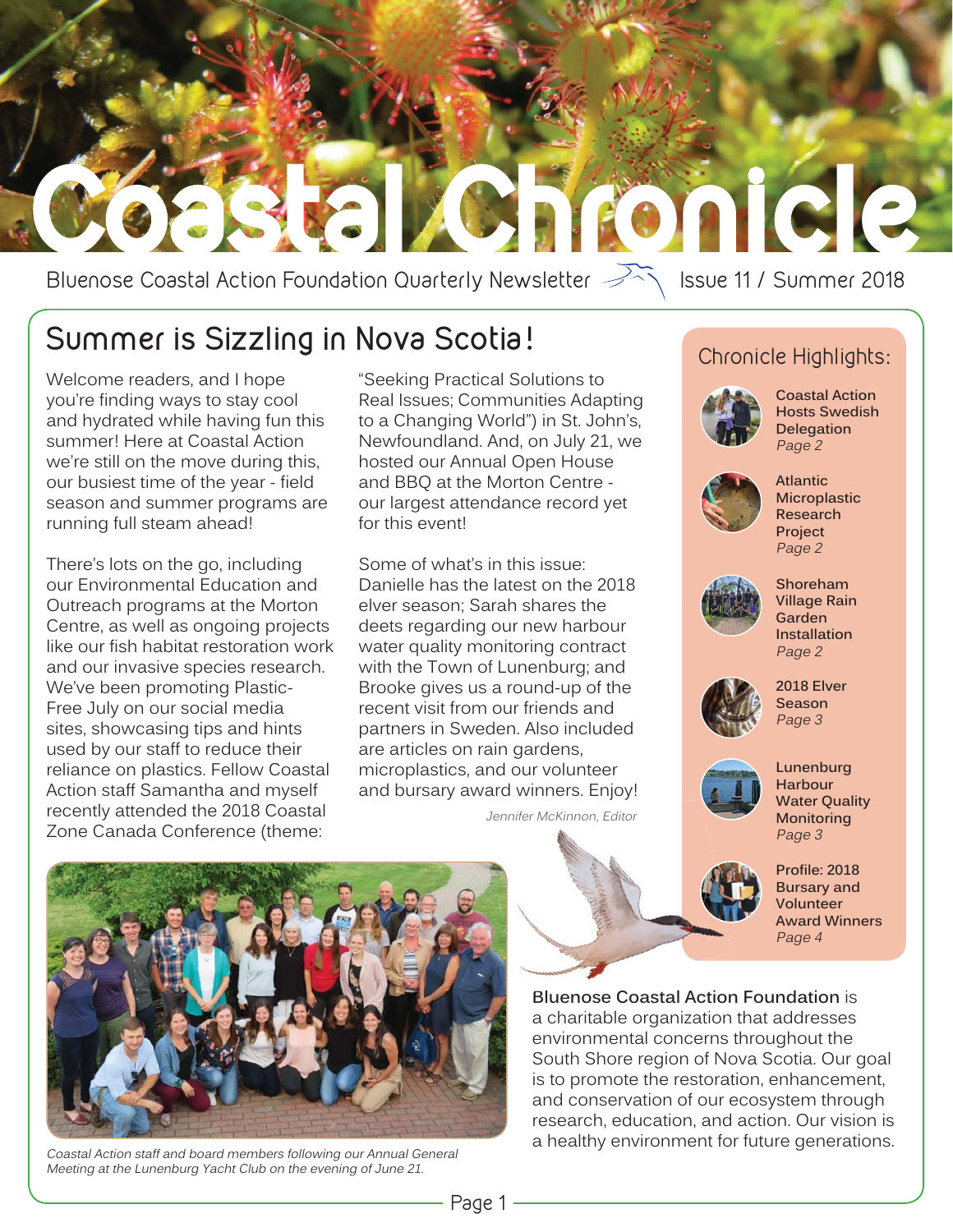# Coastal Chronicle

Bluenose Coastal Action Foundation Quarterly Newsletter  $\overrightarrow{P}$  Issue 11 / Summer 2018

# **Coastal Action Hosts Swedish Delegation** by Brooke Nodding



Brooke and visiting Swedish delegate Jennie Larsson.

Coastal Action hosted a delegation (ranging from one to six people at various times) from Sweden for a month between May and June of this year. The purpose of the visit was for the Swedish team to learn more about Coastal Action and how we operate as a successful non-partisan science-based community action organization. Communities in the south of Sweden are interested in adopting

a similar model to address the environmental concerns within their coastal areas. Delegates included representatives from the World Maritime University, Jennie Larsson and Larry Hildebrand; Sandra Persson with the newly formed Baltic Sea Coastal Action Program; and three representatives from the government of Malmo City, Monika Mansson, Trevor Graham, and Per-Arne Nilsson.

# **Atlantic Canada Microplastic Research Project** by Ariel Smith



Microplastics and other marine debris found in the sieve.

Sampling for the Atlantic Canada Microplastic Research Project is underway! This 3-year project (2017-2020) led by Coastal Action will fill the gap in Atlantic Canadian-specific microplastic research, as well as add to existing research. Surface water and beach sediment samples are collected by Coastal Action in the LaHave River Estuary, Nova Scotia; ACAP Humber Arm in the Bay of Islands,

Newfoundland; and the Clean Annapolis River Project in the Bay of Fundy, Nova Scotia. The primary project goal is to quantify microplastics (< 5 mm) in the Atlantic Canada region. Before collecting samples, we completed field training with Dr. Max Liboiron from Memorial University's Civic Laboratory for Environmental Action Research. Stay tuned for updates!

# Shoreham Village Rain Garden Installation **by Samantha Battaglia**



Staff, Shoreham residents, and volunteers pose after a productive day's work!

Coastal Action hosted its first rain garden community planting day of the season in June! Installation took place at Shoreham Village in Chester where we measured, dug, composted, and planted four rain gardens with the help of Shoreham residents and volunteers. These gardens feature a diverse array of herbaceous perennials and ferns that will help capture  $700.43 \text{ m}^3$ 

of roof runoff and filter 179.37 kg of contaminants from this water every year. Captured roof runoff will passively hydrate the 215 plants that we transplanted which will, in turn, provide beautiful greenspace for Shoreham residents and native forage for local pollinators. Contact samantha@coastalaction.org for more information.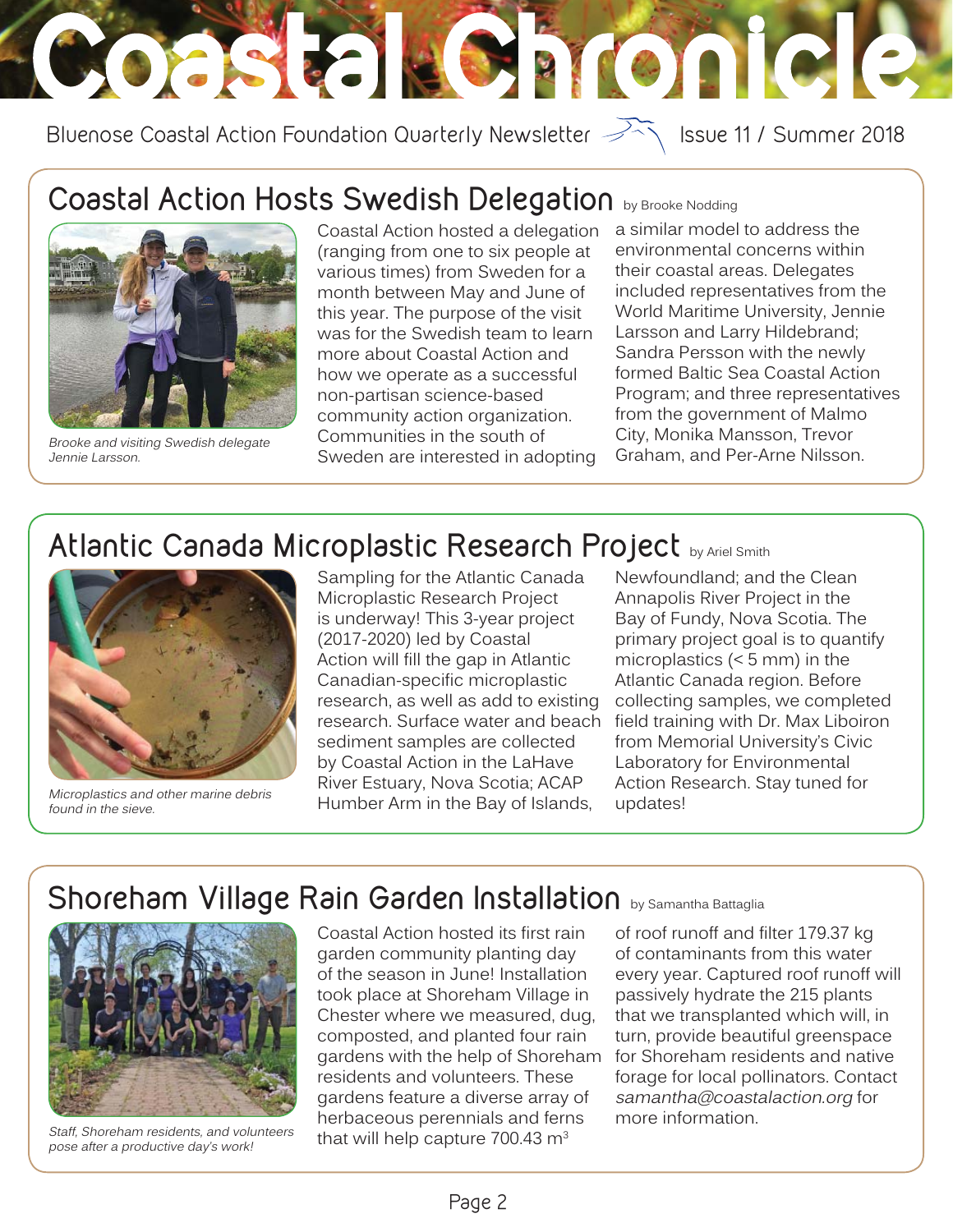Bluenose Coastal Action Foundation Quarterly Newsletter  $\overrightarrow{P}$  Issue 11 / Summer 2018

Coastal Loinicle

### **2018 Elver Season** by Danielle Pernette

The 2018 annual elver abundance study at East River, Chester took place from April 15 to July 5. Traps were checked daily to record the presence and abundance of elvers, using weightbased estimates (juvenile eels migrating with elvers were separated, hand counted, and measured for length and width).

The elver run began slowly, then substantially increased by



Elver count from 1996 - 2018. Note that these numbers exclude the commercial catch from the East River, Chester.

May 8, before peaking on May 13 with a total of 121.19 kg (521,117 elvers). During the heaviest run, traps were emptied at least twice a day, and an additional experimental trap and scientific dipping were used to relieve pressure on the traps.

In addition to estimating the elver numbers on East River, biological sampling was conducted on a select sample of elvers three times per week to examine individual length, weight, and pigment. A total of 3,479,777 elvers (834.444 kg, plus hand counted elvers) were estimated throughout the season, along with 1,118 juveniles the highest catch observed since the study began in 1996!

# **Lunenburg Harbour Water Quality Monitoring** by Sarah MacLeod

Coastal Action has been contracted by the Town of Lunenburg to conduct water quality monitoring in Lunenburg Harbour. Due to concerns raised within the community about the possible contamination of the harbour by multiple sources of fecal bacteria and the associated health effects, Coastal Action's harbour monitoring program consists of: weekly, seasonal, and rainfall-dependent bacteria sampling. Weekly samples are collected at three locations along the Lunenburg waterfront to monitor fecal bacteria (Enterococci): the Broad Street Boat Launch, Zwicker's Wharf, and Fisherman's Wharf. Results are being compared to Health Canada

secondary contact guideline for water-based recreation, which includes activities such as fishing, rowing, or boating. Seasonal samples are collected at five different locations throughout the harbour; all data collected are shared with the public through the Town of Lunenburg's website (www.explorelunenburg.ca) and social media. Although sampling, both weekly and seasonally, has begun, interpretation of the health of the harbour will wait until all samples have been collected, to ensure a greater understanding of all sources and environmental factors within the harbour.



Sarah collects samples from Lunenburg Harbour in July 2018.